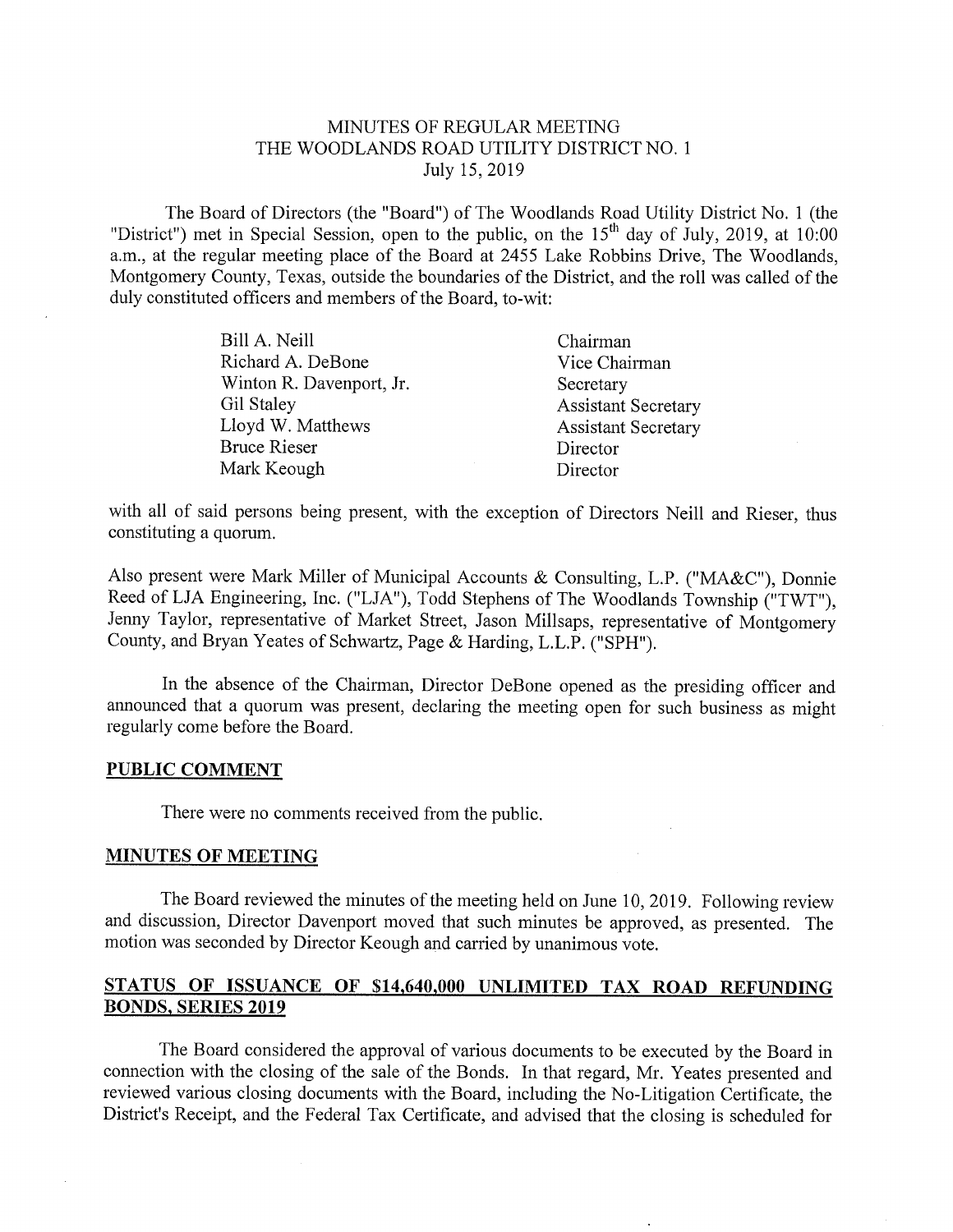Wednesday, July 17, 2019, at 10:00 a.m, Following discussion, it was moved by Director Davenport, seconded by Director Matthews and unanimously carried that the above-referenced documents be approved by the Board, that the Vice Chairman and Secretary be authorized to execute same on behalf of the Board and District, that SPH be authorized to deliver same, as appropriate, upon the closing of the Bonds, and that SPH be authorized to handle all matters relative to said closing on behalf of the District.

#### ENGINEER'S REPORT

Mr, Reed advised that he had nothing new to report to the Board at this time.

#### DEVELOPER'S REPORT

There was no report to be presented at this time.

#### TAX ASSESSOR/COLLECTOR REPORT

The Board next reviewed a written report prepared by Ms, Tammy McRae, the District's tax assessor/collector, concerning the accounting for and disbursement of tax collections for the month of June, 2019. During such review, it was noted that, after adjustments, 99.47% of the District's 2018 taxes have been collected as of June 30, 2019. A copy of such report is attached hereto as Exhibit A.

The Board next considered changing its regularly scheduled meeting date to the third Monday of every month at 10:00 a.m. Following discussion, Director Matthews moved to approve changing the District's regularly scheduled meeting date to the third Monday of every month at 10;00 a.m, The motion was seconded by Director Davenport and carried by unanimous vote.

# BOOKKEEPER'S REPORT AND QUARTERLY INVESTMENT REPORT

The Board reviewed a bookkeeping report, dated as of July 15, 2019, including a list of bills and charges to be paid, as prepared by Municipal Accounts & Consulting, L.P. Following discussion, Director Davenport moved to approve such report and pay the bills and charges listed therein, with the exception of check no, 2339, which was voided. The motion was seconded by Director Matthews and carried by unanimous vote. A copy of the bookkeeping report thus approved is attached hereto as Exhibit B.

## PROPOSED DISTRICT WEBSITE

The Board deferred discussion of a proposed District website as a representative of Begala McGrath, LLC was not present at the meeting.

### CLOSED SESSION

The Vice Chairman announced that a closed session would not be necessary.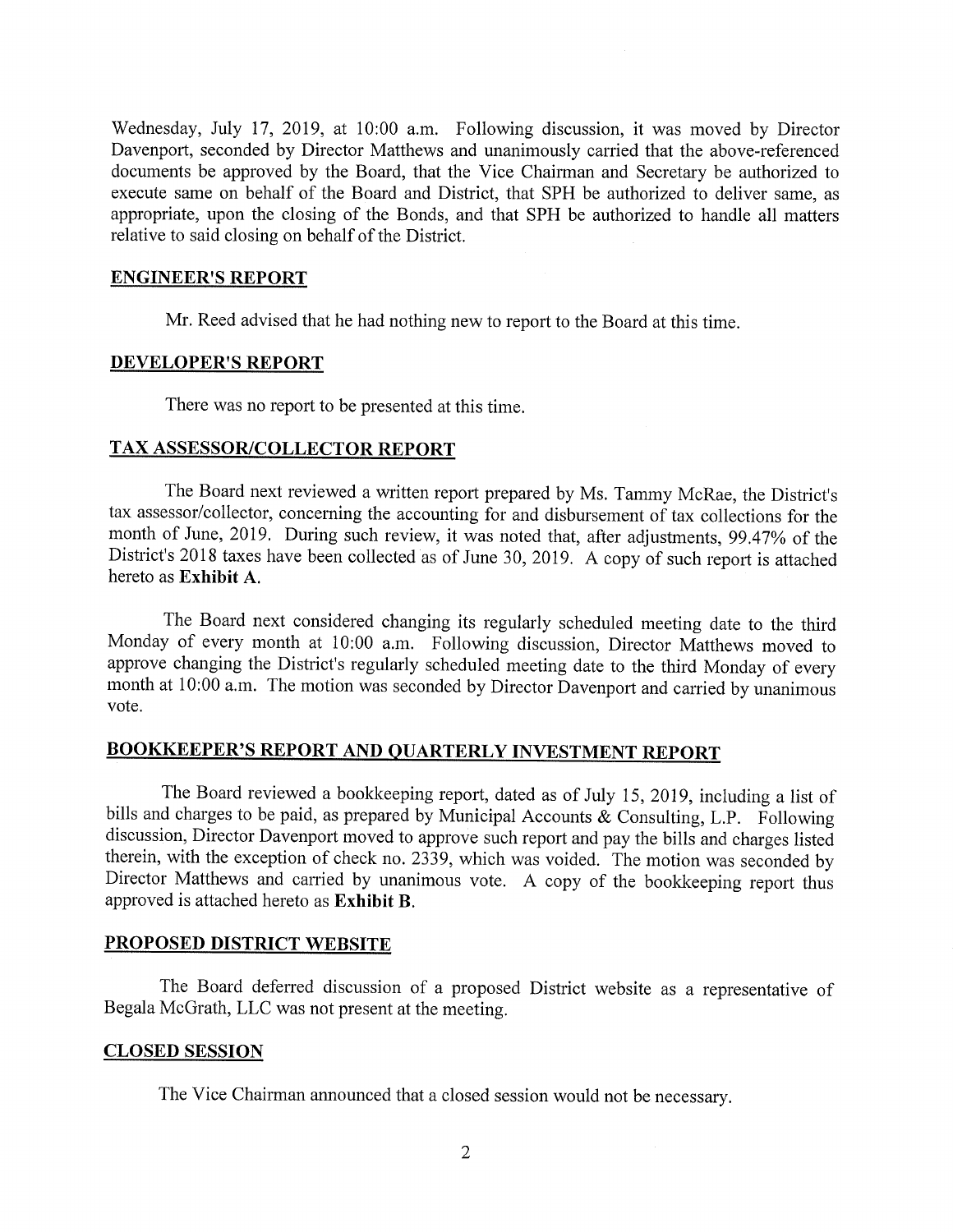## **ADJOURNMENT**

There being no further matters to come before the Board, Director Staley moved that the meeting be adjourned. The motion was seconded by Director Davenport and carried by unanimous vote, and the meeting was adjourned.



 $\mathcal{Z}$ Secretary, Board of Directors

(SEAL)

 $\bar{z}$